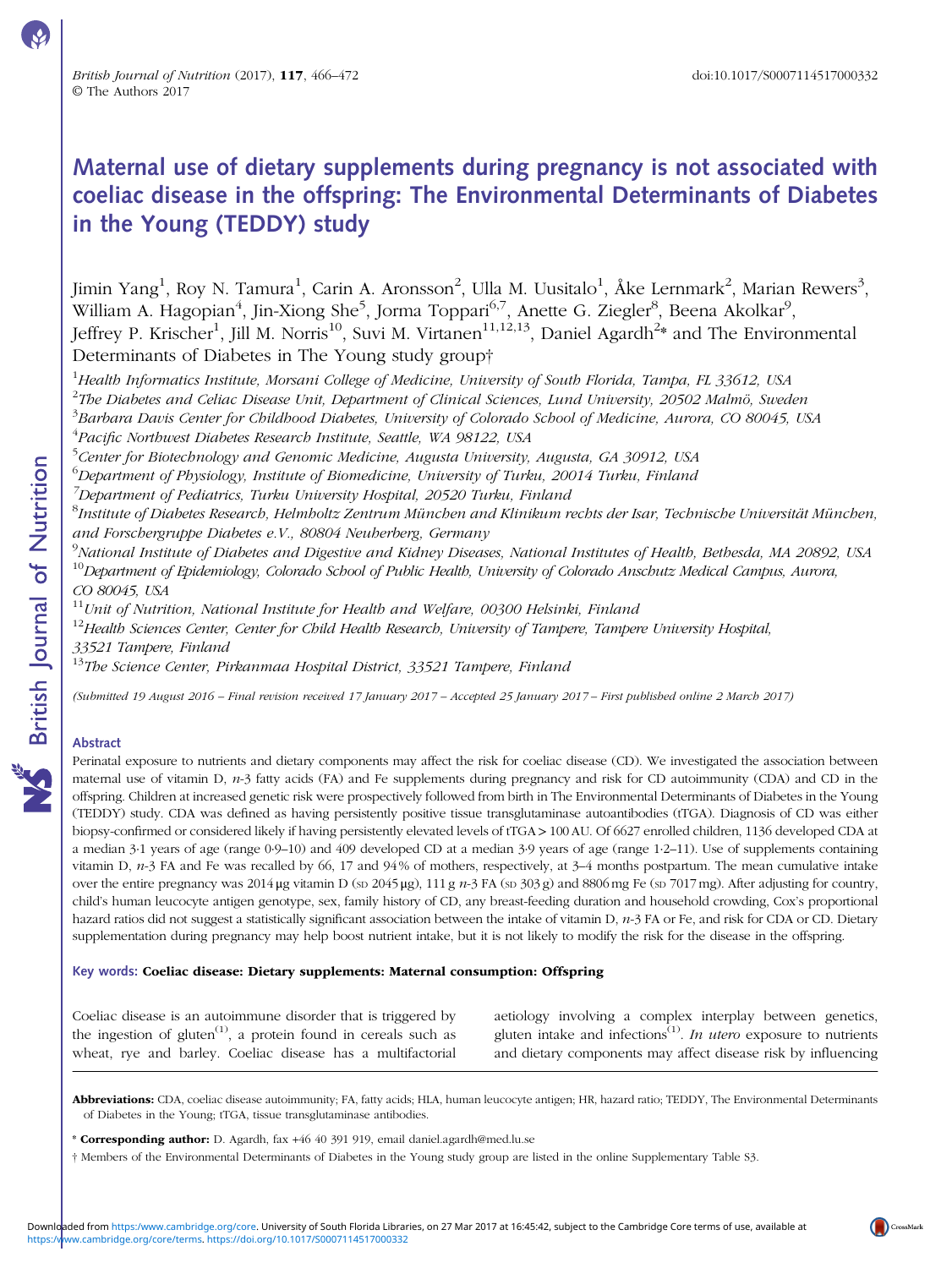the development of the immune system and intestinal microbiota. For example, vitamin D is suggested to affect the control of intestinal inflammation<sup>[\(2](#page-5-0)–[4](#page-5-0))</sup>. *n*-3 Fatty acids (FA) are found to have anti-inflammatory and immunomodulatory functions<sup> $(5-7)$  $(5-7)$  $(5-7)$  $(5-7)$ </sup>. Previous animal, as well as human, studies also demonstrated that Fe supplementation may induce changes in the maternal gut microbiota that can be transferred to the infant and may induce a less-favourable bacterial colonisation of the newborn's digestive system<sup>([8](#page-6-0),[9](#page-6-0))</sup>.

The role of maternal diet in the risk for coeliac disease in the offspring has been far less studied, but a recent study demonstrated a positive association between use of Fe supplements during pregnancy and development of coeliac disease in children in a large Norwegian prospective cohort $(10)$  $(10)$ . However, no other prospective birth cohort study has yet confirmed these aforementioned associations.

The Environmental Determinants of Diabetes in the Young (TEDDY) is an international multicentre observational study that prospectively follows children from birth until the age of 15 years in the search for environmental factors involved in both type 1 diabetes and coeliac disease. Exposure to environmental factors during pregnancy, infancy and early childhood is closely monitored. In a previous report from the TEDDY study, we demonstrated that, despite strong associations between human leucocyte antigen (HLA)-risk genotypes and coeliac disease, there are differences in disease risk between the participating countries that cannot be explained by genetic factors $(11)$ , suggesting the need to investigate the impact of dietary and other exposures on disease development.

The aim of the current study was to examine whether maternal use of dietary supplements during pregnancy confers a risk for coeliac disease in the TEDDY birth cohort. More specifically, we set out to examine the association between maternal supplementation of vitamin D,  $n-3$  FA and Fe during pregnancy and the risk for coeliac disease autoimmunity (CDA) and coeliac disease in genetically at-risk children prospectively followed up from birth.

## **Methods**

## Study population

The TEDDY study is a longitudinal prospective observational study of type 1 diabetes and coeliac disease that takes place at six clinical research centres located in Colorado, Georgia and Washington in the USA, and in Finland, Germany and Sweden<sup> $(12,13)$  $(12,13)$  $(12,13)$ </sup> [\(www.](www.clinicaltrials.gov) [clinicaltrials.gov,](www.clinicaltrials.gov) registration no. NCT00279318). This study was conducted according to the guidelines laid down in the Declaration of Helsinki, and all procedures involving human subjects were approved by local ethics or Institutional Review Boards. The study was monitored by an External Evaluation Committee formed by the National Institutes of Health.

Between September 2004 and February 2010, 424 788 newborn infants were screened, of whom 21 589 infants met the inclusion criteria based on HLA genotyping (online Supplementary Table S1). These infants and their parents were invited to join the study, and 8676 of them were accepted and



Fig. 1. Study population of the Environmental Determinants of Diabetes in the Young study. HLA, human leucocyte antigen; tTGA, tissue transglutaminase autoantibodies.

enrolled into a 15-year follow-up. Written informed consent was obtained for all study participants from a parent or primary caregiver for both the infant's genetic screening and for participation in the prospective follow-up study. Detailed study design and methods have been published previously $(12,13)$  $(12,13)$ .

## Screening for coeliac disease autoimmunity and coeliac disease

Annual screening for coeliac disease with tissue transglutaminase antibodies (tTGA) started at 2 years of age using radioligand binding assays<sup>[\(14\)](#page-6-0)</sup>. Children who were tTGA positive in two consecutive serum samples drawn at least 3 months apart were defined as having CDA. Children testing positive for tTGA at the 2-year visit had their previous serum samples analysed retrospectively in order to identify the time point of tTGA seroconversion. All children with CDA were referred to a paediatric gastroenterologist at the local hospital for further evaluation of coeliac disease. In children investigated with intestinal biopsy, all histological specimens were scored by the local pathologist according to the Marsh classification, and having a Marsh score  $\geq$ 2 was defined as biopsy-proven coeliac disease<sup>[\(11](#page-6-0))</sup>. Children who had no intestinal biopsy results but had a mean tTGA level of 100 AU or greater in two consecutive samples were also considered as having coeliac disease for the purpose of this study $(11)$  $(11)$ . As of 29 February 2016, 6627 children had been screened for tTGA (Fig. 1). Of them,  $1136$  ( $17\%$ ) developed CDA at a median 3·1 years of age (range 0·9–10·0) and 409 (6·2 %) were diagnosed with coeliac disease at a median 3·9 years of age (range 1·2–11·0).

## Maternal and child characteristics

Maternal characteristics included mother's age at delivery (maternal age) and whether she smoked or consumed alcoholic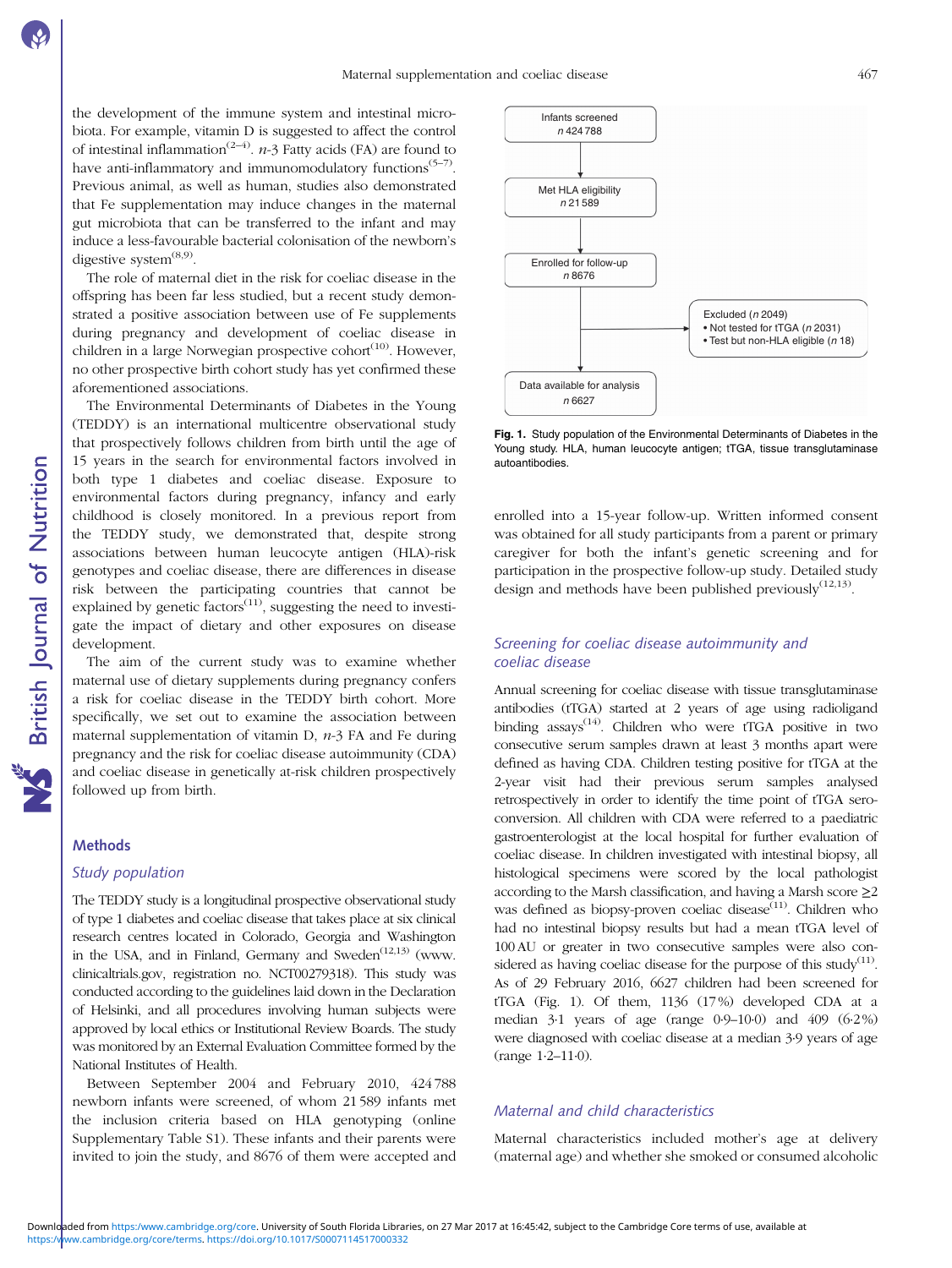drinks during pregnancy. Smoking and alcohol consumption were defined as 'yes' if reported, regardless of frequency and duration. Maternal education attainment was recorded on a ten-category scale designed to account for different education systems in each country. In order to achieve comparability across countries, the education variable was categorised into basic primary education (primary school through trade school) and higher education (completed trade school or higher).

Child characteristics included HLA genotype, country, sex, whether the child has a first-degree relative (i.e. mother, father and/or sibling) diagnosed with coeliac disease (coeliac FDR), birth order (first child or not), gestational age in weeks, mode of delivery and birth weight (g). Season of birth was determined on the basis of birth month – that is, winter (December– February), spring (March–May), summer (June–August) and fall (September–November). Household crowding was included and measured as the number of persons in the household divided by the number of rooms in the house. Because the crowding variable was skewed, it was re-scored to normalise the distribution  $(1 = 0 - 0.49; 2 = 0.50 - 0.59; 3 = 0.60 - 0.75;$  $4=0.76-1.00$ ;  $5=1.00$ ). Information about the durations of exclusive and any breast-feeding (in months) and time of introduction to gluten-containing and gluten-free cereals (in months) was collected every 3 months in a booklet given to the parents at study entry, which has been previously described in detail $(15)$  $(15)$  $(15)$ .

## Maternal use of dietary supplements

Mothers recalled their use of dietary supplements during pregnancy at the first TEDDY visit between 3·0 and 4·5 months postpartum. Information about the brand, frequency, amount and duration of every supplement was recorded on a questionnaire. The TEDDY study kept track of dietary supplements containing one or any combination of the following nutrients or constituents: vitamin, mineral, FA, probiotics and antioxidant compounds<sup>([16](#page-6-0))</sup>. Fibre, herbal, homoeopathic, amino acid and protein supplements were excluded. A vitamin or other nutrient administered intra-muscularly or subcutaneously was considered a medication and excluded. Upon receipt of the questionnaire, the research staff checked for thoroughness of the information and contacted the caretakers for missing or ambiguous data. When needed, the staff would reach out to the manufacturer or distributor to ascertain the ingredient composition.

Every supplement was categorised into one of the thirtyseven mutually exclusive subgroups based on nutrient profile (twenty-seven single and ten multivitamin/mineral subgroups; see online Supplementary Table S2). A dietary supplement user was defined as anyone who reported taking at least one supplement at least once during the pregnancy. If more than one supplement was reported within the same subgroup, the maximum duration was used in the analysis. The cumulative intakes of vitamin D,  $n-3$  FA and Fe from the supplements were calculated on the basis of the dosage listed on product labels and duration of use. The Fe in supplements may exist in different ferrous compounds, and hence the amount of Fe was converted to elemental Fe for all products. There were a small

number of mothers who indicated vitamin use without providing information on the specific products. In those cases, the countryspecific median was imputed for their cumulative intake.

## Statistical methods

The Cox proportional hazards regression model was used to determine factors associated with the risk for CDA and coeliac disease. Each endpoint was analysed separately. With the observed number of 1136 children with CDA and 409 with coeliac disease, the Cox proportional hazards analysis should have approximately 80% power to detect hazard ratios (HR) of 1·19 for CDA and 1·32 for coeliac disease. The country variable was included as a stratification factor in the analysis. Another eighteen potential covariates described in the 'Maternal and child characteristics' section (excluding dietary supplements) were screened by backward selection (cut-off level of  $P < 0.01$ ) for each endpoint for inclusion in the Cox model. The choice of covariates was done before analysis of dietary supplementation to protect against bias in the selection of a model. After the covariates were chosen, the association between cumulative intake of supplemental vitamin D,  $n-3$  FA and Fe, and risk for CDA and coeliac disease were examined in separate regression models. As the relationship between supplement use and the risk for either CDA or coeliac disease is unknown, the cumulative intake of each nutrient was examined in three ways as an approach of sensitivity analysis. First, the actual cumulative amount was analysed as a continuous variable. Second, the cumulative amount was categorised as an ordinal variable (0, no use; 1, less than the median amount over population of supplement users; and 2, more than the median amount over the population of supplement users). Third, the cumulative amount was categorised as a binary variable (0, no use; 1, any use). Statistical significance was accepted at  $P < 0.05$ . Analyses were performed using Statistical Analysis Software (version 9.4; SAS Institute).

## **Results**

Among 6608 mothers with complete supplement use data, 4369 (66 %), 1107 (17 %) and 6216 (94 %) reported taking single and/or multivitamin/mineral supplements that contained vitamin D,  $n-3$  FA and Fe, respectively, during pregnancy [\(Table 1\)](#page-3-0). The mean cumulative intake of vitamin D was lowest in mothers from Germany and Sweden, whereas German mothers had the lowest median intake of  $n-3$  FA and Finnish mothers had the lowest median intake of Fe ([Table 1](#page-3-0)).

HLA genotype, coeliac FDR, sex, duration of any breastfeeding, household crowding and the interaction of HLA and sex were significantly associated with CDA or coeliac disease [\(Table 2\)](#page-3-0), and were therefore included in the Cox proportional hazards models as covariates. The specific covariates for each endpoint are shown in [Table 2](#page-3-0). Adjusting for the aforementioned covariates, the cumulative vitamin D intake, when added to the model as a binary variable ('no use'  $v$ . 'any use' during pregnancy), yielded a small increased risk for CDA (HR 1·15; 95 % CI 1·00, 1·32; P=0·04) ([Table 3\)](#page-4-0). However, this result was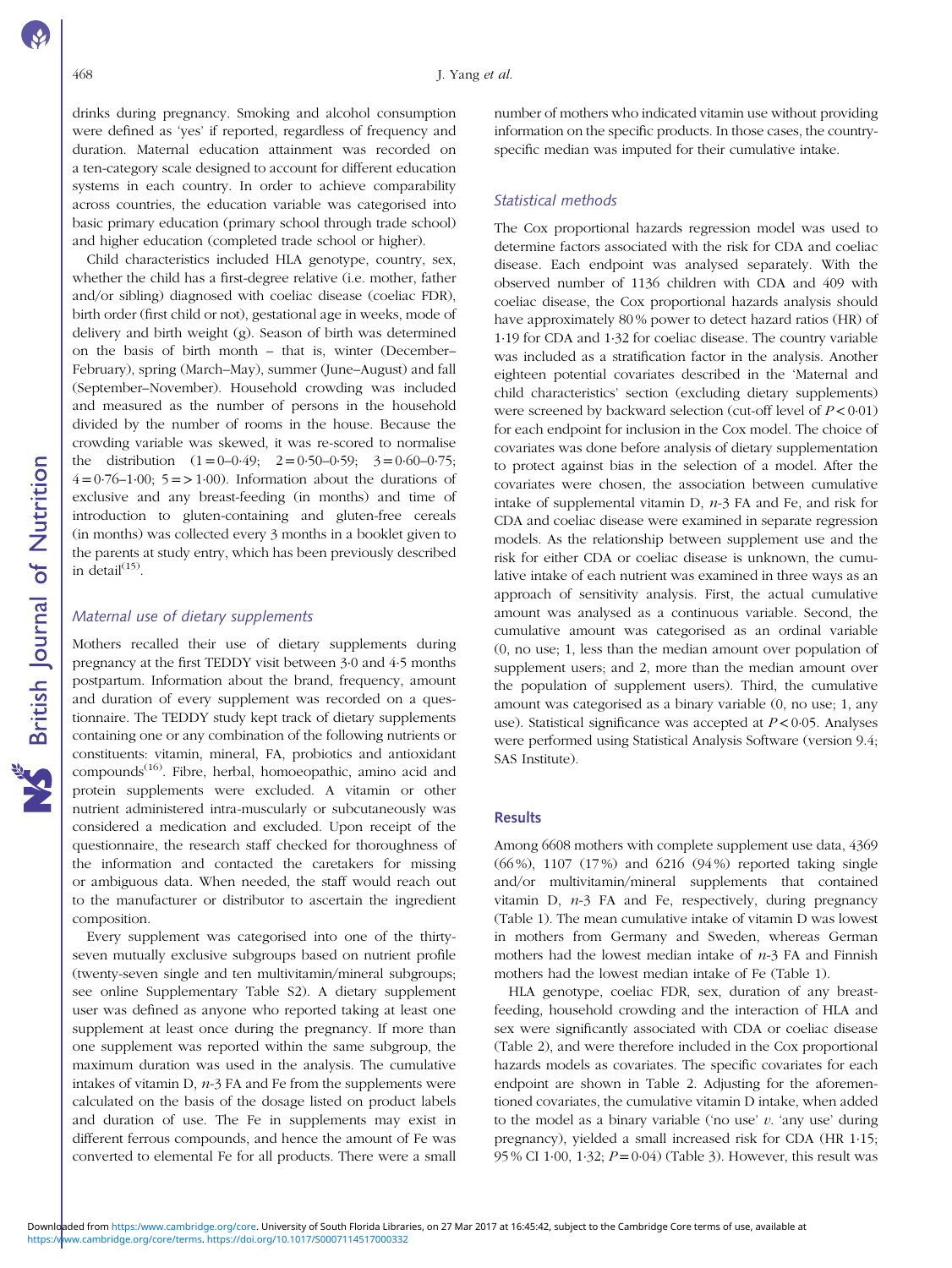<span id="page-3-0"></span>Table 1. User proportions of dietary supplements containing vitamin D, n-3 fatty acids (FA) and iron during pregnancy in the Environmental Determinants of Diabetes in the Young study and the amount of cumulative intakes among users (Medians and interquartile ranges (IQR))

|                    | All (n 6608) |    | USA (n 2637) |    | Finland $(n 1502)$ |      | Germany (n 403) |    | Sweden (n 2066) |      |
|--------------------|--------------|----|--------------|----|--------------------|------|-----------------|----|-----------------|------|
|                    | n            | %  | n            | %  | n                  | $\%$ | n               | %  | n               | $\%$ |
| Vitamin D          | 4369         | 66 | 2178         | 82 | 1104               | 73   | 87              | 22 | 1000            | 48   |
| Median $(\mu g)^*$ | 1540         |    | 2800         |    | 1200               |      | 1050            |    | 1050            |      |
| IQR*               | 1000-2800    |    | 2030-2800    |    | 695-1400           |      | 600-1400        |    | 600-1120        |      |
| $n-3$ FA           | 1107         | 17 | 377          | 26 | 138                | 9    | 138             | 34 | 154             |      |
| Median $(q)^*$     | 62           |    | 67           |    | 82                 |      | 38              |    | 73              |      |
| IQR*               | $35 - 92$    |    | $42 - 84$    |    | $28 - 153$         |      | $24 - 56$       |    | $29 - 130$      |      |
| Fe                 | 6216         | 94 | 2579         | 97 | 1274               | 85   | 316             | 78 | 2047            | 99   |
| Median (mg)*       | 7728         |    | 7840         |    | 3150               |      | 9625            |    | 9200            |      |
| IQR*               | 4200-11410   |    | 5040-7840    |    | 2030-9702          |      | 3500-21715      |    | 4200-16000      |      |

\* Refer to cumulative intake over the entire pregnancy among supplement users.

Table 2. Underlying covariates used in the Cox proportional hazards model when analysing the risk for coeliac disease autoimmunity and coeliac disease in the Environmental Determinants of Diabetes in the Young study (Hazard ratios (HR) and 95 % confidence intervals; mean values and standard deviations)

All countries Coeliac disease autoimmunity Coeliac disease

| Variables*                   | n     | $\%$           | <b>HR</b>  | 95% CI     | $\mathsf{P}$           | <b>HR</b> | 95% CI     | P       |
|------------------------------|-------|----------------|------------|------------|------------------------|-----------|------------|---------|
| <b>HLA</b>                   |       |                |            |            | $< 0.001$ <sup>+</sup> |           |            | < 0.001 |
| DR3-DQ2/DR3-DQ2              | 1366  | 21             |            |            |                        |           | $1$ (Ref.) |         |
| DR3-DQ2/DR4-DQ8              | 2621  | 40             |            |            |                        | 0.33      | 0.26, 0.41 |         |
| DR4-DQ8/DR4-DQ8              | 1301  | 20             |            |            |                        | 0.25      | 0.19, 0.35 |         |
| DR4-DQ8/DR8-DQ4              | 1109  | 17             |            |            |                        | 0.05      | 0.02, 0.09 |         |
| Other                        | 230   | $\overline{c}$ |            |            |                        | 0.12      | 0.04, 0.33 |         |
| Sex                          |       |                |            |            | $< 0.001 \pm 1.0001$   |           |            | < 0.001 |
| Male                         | 3389  | 51             |            |            |                        |           | $1$ (Ref.) |         |
| Female                       | 3238  | 49             |            |            |                        | 1.99      | 1.63, 2.44 |         |
| Coeliac FDR                  |       |                |            |            |                        |           |            |         |
| No                           | 6299  | 95             |            | $1$ (Ref.) |                        |           | 1 (Ref.)   |         |
| Yes                          | 217   | 3              | 2.12       | 1.71, 2.63 | < 0.001                | 3.47      | 2.60, 4.62 | < 0.001 |
| Missing                      | 111   | $\overline{2}$ |            |            |                        |           |            |         |
| Household crowding‡          |       |                | 0.71       | 0.57, 0.89 | 0.003                  |           | <b>NS</b>  |         |
| Mean                         | 0.75  |                |            |            |                        |           |            |         |
| SD                           | 0.32  |                |            |            |                        |           |            |         |
| Months of any breast-feeding |       |                | 1.01       | 1.00, 1.02 | 0.007                  |           | <b>NS</b>  |         |
| Mean                         | $8-7$ |                |            |            |                        |           |            |         |
| SD                           | $6-8$ |                |            |            |                        |           |            |         |
| HLA genotype $\times$ sex    |       |                |            |            | 0.003                  |           | <b>NS</b>  |         |
| Female of DR3-DQ2/DR3-DR2    |       |                | 1.96       | 1.63, 2.35 |                        |           |            |         |
| Female of DR3-DQ2/DR4-DQ8    |       | 1.28           | 1.05, 1.55 |            |                        |           |            |         |
| Female of DR4-DQ8/DR4-DQ8    |       | 1.85           | 1.33, 2.57 |            |                        |           |            |         |
| Female of DR4-DQ8/DR8-DQ4    |       | 1.16           | 0.62, 2.15 |            |                        |           |            |         |
| Female of all others         |       |                | 0.49       | 0.17, 1.43 |                        |           |            |         |
|                              |       |                |            |            |                        |           |            |         |

HLA, human leucocyte antigen; Ref., referent value; coeliac FDR, coeliac disease first-degree relative.

These variables were identified after eighteen potential covariates were screened by backward selection (cut-off level of P<0.01) for each endpoint for inclusion in the Cox model. The eighteen covariates were mother's age at delivery, whether the mother smoked during pregnancy, whether the mother consumed alcoholic drinks during pregnancy, maternal education attainment, child's HLA genotype, child's sex, whether the child has a first-degree relative (i.e. mother, father and/or sibling) diagnosed with coeliac disease, birth order (first child or not), gestational age in weeks, mode of delivery, birth weight (g), season of birth, household crowding, breast-feeding history (yes/no), duration of exclusive breastfeeding (months), duration of any breast-feeding (months), time of introduction to gluten-containing cereals (months) and time of introduction to gluten-free cereals (months). † HR not meaningful in the presence of an HLA genotype and sex interaction.

‡ Household crowding was included and measured by the number of persons in the household divided by the number of rooms in the house. Because the crowding variable was skewed, it was re-scored to normalise the distribution  $(1 = 0 - 0.49; 2 = 0.50 - 0.59; 3 = 0.60 - 0.75; 4 = 0.76 - 1.00; 5 = >1.00$ .

not replicated when the analysis was repeated using either the continuous actual cumulative intake tested in 1000 μg of increase (HR 0.98; 95% CI 0.94, 1.02;  $P = 0.32$ ) or the ordinal variable (0, none; 1, <1540 μg (61 600 IU); 2, ≥1540 μg; HR 1·07; 95 % CI 0·98, 1·17; P=0·15) [\(Table 3\)](#page-4-0). Neither n-3 FA nor Fe intake was associated with risk for either CDA or coeliac disease ([Table 3](#page-4-0)). In all, 6 % of the mothers did not take Fe supplements

and this low percentage in the 0 category might have posed a statistical problem; therefore, the analysis was repeated using the first and third quartiles of Fe intake over the entire cohort as the cut-off points. The results yielded an HR of  $0.98$  ( $P = 0.63$ ) for the CDA endpoint and  $1.02 (P=0.77)$  for the coeliac disease endpoint, which were similar to the results from the original ordinal categorisation analysis.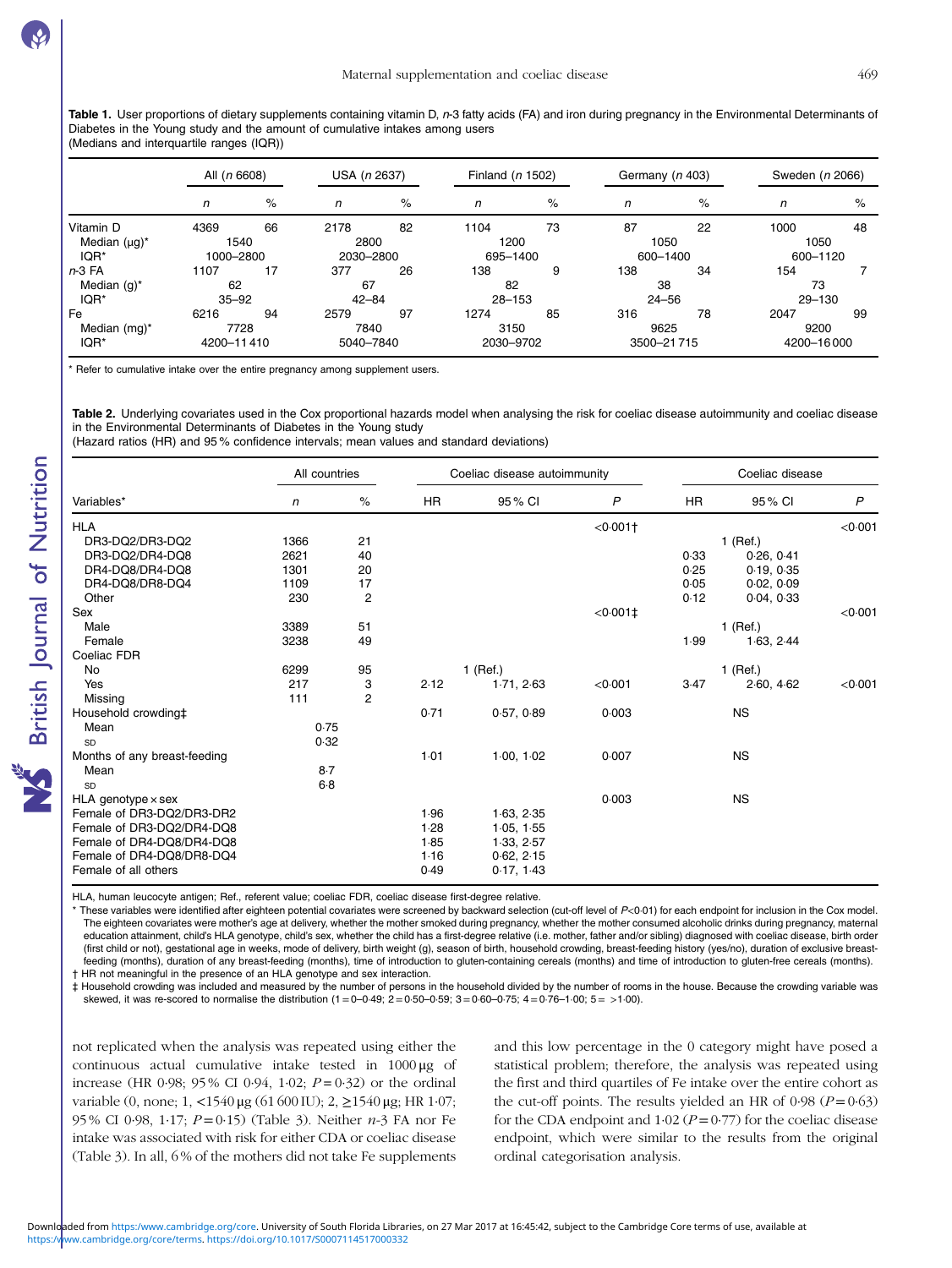#### <span id="page-4-0"></span> $470$  J. Yang *et al.*

Table 3. Association between cumulative intakes of vitamin D, n-3 fatty acids and iron from supplementation during pregnancy and the risk of coeliac disease autoimmunity and coeliac disease in the Environmental Determinants of Diabetes in the Young participants (Hazard ratios (HR) and 95 % confidence intervals)

|                                                                     |           | Coeliac disease autoimmunity* | Coeliac diseaset |        |            |      |
|---------------------------------------------------------------------|-----------|-------------------------------|------------------|--------|------------|------|
| Cumulative intakes                                                  | <b>HR</b> | 95 % CI                       | P                | HR.    | 95 % CI    | P    |
| Vitamin D                                                           |           |                               |                  |        |            |      |
| Actual value (per $1000 \mu$ g increase) $\ddagger$                 | 0.98      | 0.94.102                      | 0.32             | 0.98   | 0.90.106   | 0.55 |
| Ordinal (0, $<$ 1540 µg, $\ge$ 1540 µg)                             | 1.07      | 0.98.117                      | 0.15             | 1.09   | 0.94.127   | 0.26 |
| Binary (no use, any use)                                            | 1.15      | 1.00.132                      | 0.04             | 1.16   | 0.93.144   | 0.18 |
| $n-3$ Fatty acids                                                   |           |                               |                  |        |            |      |
| Actual value (per 100 g increase) §                                 | 0.98      | 0.92.104                      | 0.45             | 0.94   | 0.78, 1.13 | 0.50 |
| Ordinal (0, $<$ 62 g, $\geq$ 62 g)                                  | 0.94      | 0.84.105                      | 0.26             | 0.94   | 0.78.115   | 0.56 |
| Binary (no use, any use)                                            | 0.89      | 0.74, 1.06                    | 0.19             | 0.90   | 0.66, 1.22 | 0.48 |
| Fe                                                                  |           |                               |                  |        |            |      |
| Actual value (per1000 mg increase) II                               | 0.99      | 0.98, 1.00                    | 0.10             | $1-00$ | 0.99.102   | 0.76 |
| Ordinal (0, $\langle 7728 \text{ mg}, \geq 7728 \text{ mg} \rangle$ | 0.98      | 0.88, 1.09                    | 0.69             | $1-10$ | 0.92.132   | 0.30 |
| Binary (no use, any use)                                            | 0.98      | 0.74, 1.28                    | 0.86             | 1.27   | 0.74, 2.16 | 0.39 |

Adjusted for child's sex, human leucocyte antigen (HLA) genotype, coeliac first-degree relative, household crowding, duration of any breast-feeding, and an interaction of HLA genotype and sex. Stratified by country.

† Adjusted for child's sex, HLA genotype, and coeliac first-degree relative. Stratified by country.

‡ The unit of increase referred to cumulative intake. Assuming vitamin D supplements were taken daily during a full-term pregnancy (40 weeks), 1000 μg of cumulative intake would equal 3·57 μg vitamin D/d.

§ The unit of increase referred to cumulative intake. Assuming n-3 fatty acid supplements were taken daily during a full-term pregnancy (40 weeks), 100 g of cumulative intake would equal 0·36 g of fatty acids/d.

The unit of increase referred to cumulative intake. Assuming Fe supplements were taken daily during a full-term pregnancy (40 weeks), 1000 mg of cumulative intake would equal 3·57 mg Fe/d.

#### **Discussion**

Data from the TEDDY study suggest that maternal use of vitamin D,  $n-3$  FA and Fe supplements during pregnancy did not increase the risk for CDA and coeliac disease in their children by 6 years of age. This is in contradiction to a recent study from Norway, which suggested that use of Fe supplements during pregnancy might confer an increased risk for CDA and coeliac disease in the offspring<sup>[\(10](#page-6-0))</sup>. The null finding of maternal supplementation of vitamin  $D$  or  $n-3$  FA and CDA or coeliac disease is consistent with the Norwegian population study<sup>([10](#page-6-0))</sup>.

Several differences between the Norwegian and TEDDY cohorts may have contributed to these inconsistent findings. First, children in the aforementioned study came from the Norwegian Patient Register and from parental reporting, whereas the TEDDY participants came from the general population of four countries. Second, Norwegian children suspected of coeliac disease may be registered in the Patient Register before a final histological report and a confirmed diagnosis, and hence the cases in the Norwegian study were restricted to those registered at least twice in order to minimise the possibility of false positivity. The cases in the TEDDY study, in contrast, were identified on the basis of repeated screening for coeliac disease. Third, different methods were used to determine supplement users and the cumulative intake of Fe over the entire pregnancy. The Norwegian study limited the users to be those who took supplements for at least 1 month during pregnancy, but in TEDDY, mothers reporting any duration or any amount of supplementation were considered as users. The cumulative intake of Fe was estimated on the basis of inquired daily dose in week 22 of pregnancy in the Norwegian study, whereas in the TEDDY study it was calculated from the duration of every reported Fe-containing supplement in case mothers changed products or paused supplementation during pregnancy.

Mothers giving birth to children developing coeliac disease were found to have different pregnancy serum cytokine profile than mothers of healthy children<sup> $(17)$ </sup>, suggesting that the prenatal environment may have an impact on the autoimmunity status in the offspring. During pregnancy, women are encouraged to optimise their diet to meet increased needs for most nutrients. Those with poor diet quality, Fe-deficiency anaemia, vegans, smokers and women carrying two or more fetuses are recommended to boost their intake with a dietary supple-ment<sup>([18\)](#page-6-0)</sup>. The nutrients absorbed from maternal supplements not only participate in the programming of the immune system in the offspring $^{(19,20)}$  $^{(19,20)}$  $^{(19,20)}$  but also affect the composition of their gut microbiota<sup> $(3,8)$  $(3,8)$ </sup>. Still, the hypothesis that dietary supplements act on the fetus's immune system and induce tolerance to food antigens during infancy remains unknown.

The analysis from the current study captured the cumulative intakes of selected nutrients over pregnancy, which has not been frequently reported in the literature. Our data furthermore aligned with the country-specific recommendations on prenatal vitamin D, FA and Fe supplementation during the TEDDY screening period (2004–2010). The median cumulative intake of vitamin D in Finland was 4·29 μg/d (171·6 IU/d) under the daily use assumption, which was close to the '10 μg/d during winter months' recommendation in Finland prior to  $2011^{(21)}$  $2011^{(21)}$  $2011^{(21)}$ . In Germany, pregnant women without fish consumption have been recommended to take  $200 \,\text{mg/d}$  DHA  $(22:6n-3)$  since  $2008^{(21)}$  $2008^{(21)}$  $2008^{(21)}$ . The assumed daily intake of *n*-3 FA among German mothers (140 mg) was slightly lower than the recommendation, which may be related to the relatively late establishment of this recommendation during the TEDDY screening period. In Sweden, the same 200 mg/d DHA recommendation was started in 2008<sup>([21\)](#page-6-0)</sup>, and the assumed daily intake of  $n-3$  FA seen in Swedish mothers was 260 mg. Pregnant women in the USA were recommended to take 27 mg/d Fe at that time, and our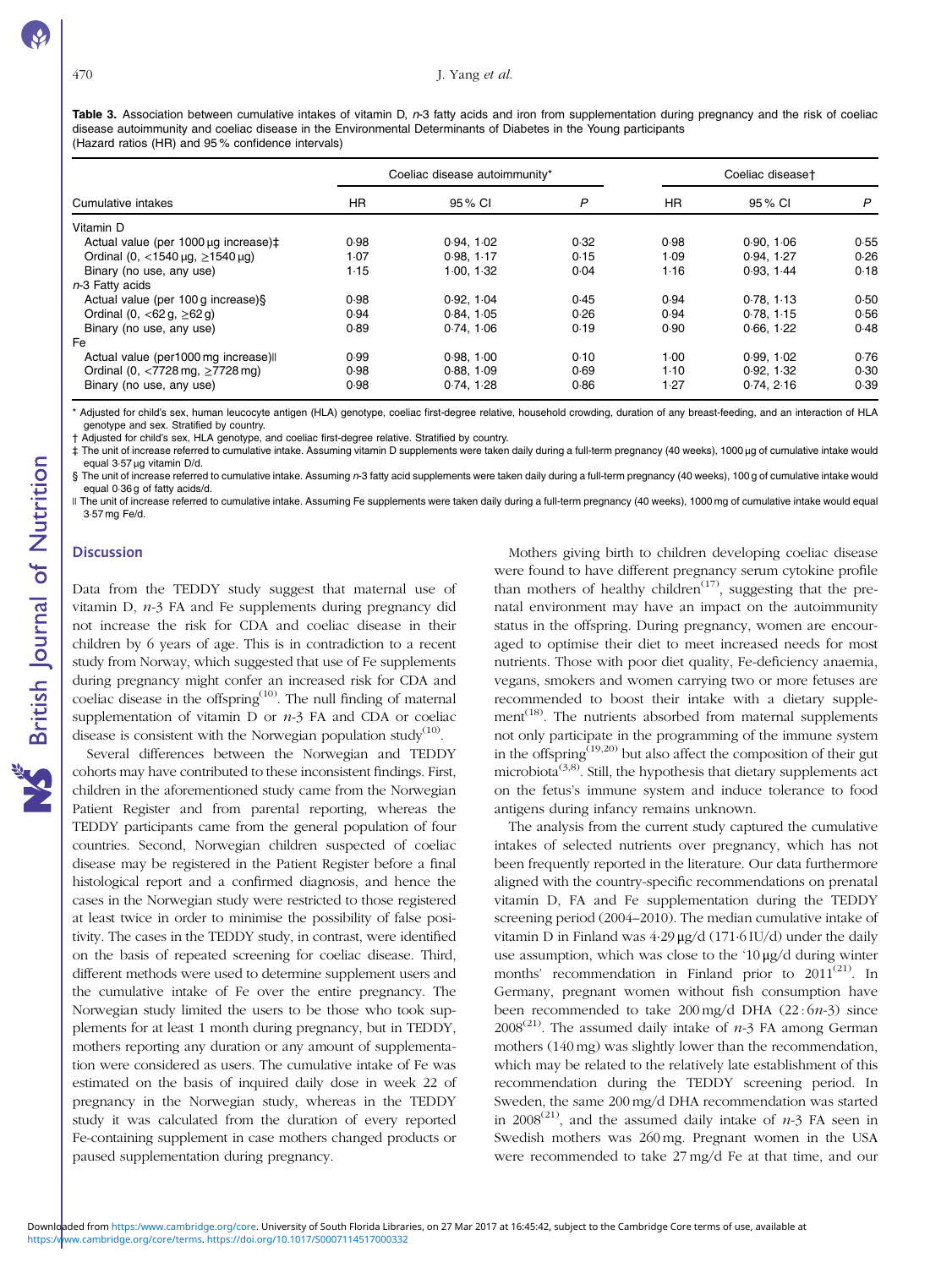<span id="page-5-0"></span>observed median cumulative intake of Fe in the USA was 28·0 mg/d if a daily consumption was assumed throughout pregnancy<sup>([18](#page-6-0))</sup>. The recommendation for Fe intake during pregnancy was established in 2005 in Finland. Women with Hb level  $\langle 110 \text{ g}/l$  during the first trimester or  $\langle 100 \text{ g}/l$  during the second or third trimester were recommended to take 50 mg/d Fe, and such supplementation must start after the 12th week of pregnancy<sup> $(22)$  $(22)$  $(22)$ </sup>. This recommendation might have explained the lowest accumulative Fe intake seen in our Finnish mothers (3150 mg), which equalled an assumed daily amount of 11·25 mg. Sweden also had a '100 mg/d Fe in the second-half of pregnancy' recommendation until  $2008^{(21)}$  $2008^{(21)}$  $2008^{(21)}$ , which might have contributed to the observed 32·86 mg assumed daily Fe intake among the Swedish mothers.

We have previously reported that being pregnant with the first child was a strong predictor for any supplement use in TEDDY, whereas younger maternal age (<25 years), higher education and smoking during pregnancy were factors asso-ciated with vitamin D and/or FA supplementation<sup>([21](#page-6-0))</sup>. None of these sociodemographic and behavioural factors changed the results from the Cox proportional hazards analysis when incorporated into the models as a new covariate individually, which indicated they could not explain the lack of association between supplementation and disease risk. We have also previously reported country differences in maternal exposure to gluten during late pregnancy and age at first introduction to gluten-containing cereals in children, but neither of these two potential risk factors had been associated with increased risk for coeliac disease in the TEDDY birth cohort and were therefore not considered as confounding factors in the present study $^{(15,23)}$  $^{(15,23)}$  $^{(15,23)}$ .

**NS** British Journal of Nutrition

The strengths of our study included the prospective multicentre study design and a large population of participants. The supplement data were self-reported by mothers soon after delivery before disease onset, which helped minimise recall bias. Moreover, the data were checked by research dietitians and trained personnel for completeness during the first study visit. Self-reported supplement use may be subject to under- or over-reporting, but a high correlation between biomarker concentrations and intake estimated by self-reported methods has been reported in a large population-based study<sup>[\(24](#page-6-0))</sup>. This study was limited in the availability of nutrient intake data from foods during pregnancy because the mothers joined the study at least 3 months postpartum and collecting data retrospectively at that point regarding food consumption in the entire pregnancy was likely to be compromised by recall bias. Our analysis did not address Fe supplementation by children during childhood as done in the Norwegian study. However, we are confident that the maternal vitamin D and  $n-3$  FA intakes were adequately reported when compared with the national recommendations in Finland, Germany, Sweden and the USA. Therefore, the Fe intake also seems applicable in our study population.

In conclusion, the results from the TEDDY birth cohort found no indication that use of vitamin D,  $n-3$  FA and Fe supplements during pregnancy confers risk for coeliac disease in children. Supplementation of these nutrients during pregnancy may be helpful in boosting overall nutrient intake, but it is not likely to modify the risk for coeliac disease in the offspring.

#### Acknowledgements

The authors thank the participation of all families and the work of the TEDDY study group.

The TEDDY study is funded by U01 DK63829, U01 DK63861, U01 DK63821, U01 DK63865, U01 DK63863, U01 DK63836, U01 DK63790, UC4 DK63829, UC4 DK63861, UC4 DK63821, UC4 DK63865, UC4 DK63863, UC4 DK63836 and UC4 DK95300, and contract no. HHSN267200700014C from the National Institute of Diabetes and Digestive and Kidney Diseases (NIDDK), National Institute of Allergy and Infectious Diseases (NIAID), National Institute of Child Health and Human Development (NICHD), National Institute of Environmental Health Sciences (NIEHS), Juvenile Diabetes Research Foundation (JDRF) and Centers for Disease Control and Prevention (CDC). This work was supported in part by the National Institutes of Health/National Center for Advancing Translational Sciences (NIH/NCATS) Clinical and Translational Science Awards to the University of Florida (UL1 TR000064) and the University of Colorado (UL1 TR001082). The NIDDK, NIAID, NICHD, NIEHS, JDRF and CDC had no role in the design, analysis or writing of this article.

J. Y. supervised the acquisition of data, drafted the manuscript and critically revised the manuscript for important intellectual content; R. N. T. analysed and interpreted data and critically revised the manuscript for important intellectual content; C. A. A., U. M. U., J. M. N. and S. M. V. supervised the acquisition of data, and critically revised the manuscript for important intellectual content; A. L., M. R., W. A. H., J.-X. S., J. T., A. G. Z., B. A. and J. P. K. obtained funding and designed the project; D. A. drafted the manuscript, critically revised the manuscript for important intellectual content, and have primary responsibility for the final content.

The authors have no conflict of interest to disclose.

#### Supplementary material

For supplementary material/s referred to in this article, please visit<https://doi.org/10.1017/S0007114517000332>

### References

- 1. Lebwohl B, Ludvigsson JF & Green PHR (2015) Celiac disease and non-celiac gluten sensitivity. BMJ 351, h4347.
- 2. Assa A, Vong L, Pinnell LJ, et al. (2014) Vitamin D deficiency promotes epithelial barrier dysfunction and intestinal inflammation. *J Infect Dis* 210, 1296-1305.
- 3. Cantorna MT, McDaniel K, Bora S, et al. (2014) Vitamin D, immune regulation, the microbiota, and inflammatory bowel disease. Exp Biol Med (Maywood) 239, 1524-1530.
- 4. Abreu-Delgado Y, Isidro RA, Torres EA, et al. (2016) Serum vitamin D and colonic vitamin D receptor in inflammatory bowel disease. World J Gastroenterol 22, 3581-3591.
- 5. Alvarez-Curto E & Milligan G (2016) Metabolism meets immunity: the role of free fatty acid receptors in the immune system. Biochem Pharmacol 114, 3-13.
- 6. Jenmalm MC & Duchén K (2013) Timing of allergy-preventive and immunomodulatory dietary interventions – are prenatal, perinatal or postnatal strategies optimal? Clin Exp Allergy 43, 273–278.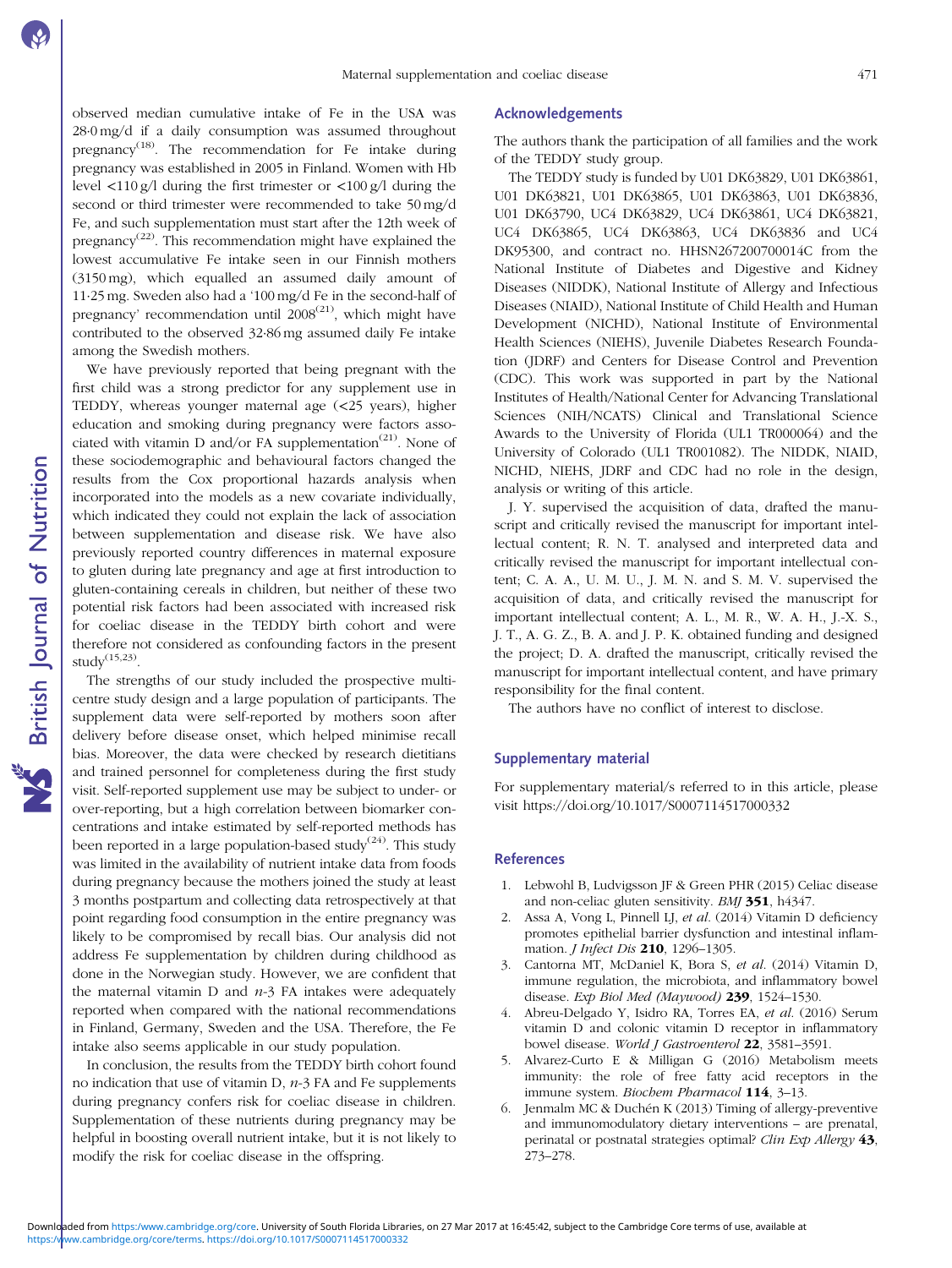<span id="page-6-0"></span> $472$  J. Yang et al.

- 7. Iwami D, Nonomura K, Shirasugi N, et al. (2011) Immunomodulatory effects of eicosapentaenoic acid through induction of regulatory T cells. Int Immunopharmacol 11, 384–389.
- 8. Zimmermann MB, Chassard C, Rohner F, et al. (2010) The effects of iron fortification on the gut microbiota in African children: a randomized controlled trial in Côte d'Ivoire. Am J Clin Nutr 92, 1406–1415.
- 9. Dostal A, Chassard C, Hilty FM, et al. (2012) Iron depletion and repletion with ferrous sulfate or electrolytic iron modifies the composition and metabolic activity of the gut microbiota in rats. J Nutr 142, 271–277.
- 10. Størdal K, Haugen M, Brantsæter AL, et al. (2014) Association between maternal iron supplementation during pregnancy and risk of celiac disease in children. Clin Gastroenterol Hepatol 12, 624-631.e2.
- 11. Liu E, Lee H-S, Aronsson CA, et al. (2014) Risk of pediatric celiac disease according to HLA haplotype and country. N Engl J Med 371, 42-49.
- 12. Hagopian WA, Lernmark A, Rewers MJ, et al. (2006) TEDDY The Environmental Determinants of Diabetes in the Young: an observational clinical trial. Ann N Y Acad Sci 1079, 320–326.
- The TEDDY Study Group (2007) The Environmental Determinants of Diabetes in the Young (TEDDY) study: study design. Pediatr Diabetes 8, 286–298.
- 14. Vehik K, Fiske SW, Logan CA, et al. (2013) Methods, quality control and specimen management in an international multicentre investigation of type 1 diabetes: TEDDY. Diabetes Metab Res Rev 29, 557–567.
- 15. Aronsson CA, Lee H-S, Liu E, et al. (2015) Age at gluten introduction and risk of celiac disease. Pediatrics 135, 239–245.
- 16. Moyers S, Richesson R & Krischer J (2008) Trans-atlantic data harmonization in the classification of medicines and dietary supplements: a challenge for epidemiologic study and clinical research. Int J Med Inform 77, 58–67.
- 17. Lindehammer SR, Bjorck S, Lynch K, et al. (2011) Early human pregnancy serum cytokine levels predict autoimmunity in offspring. Autoimmunity 44, 445–452.
- 18. Kaiser L & Allen LH (2008) Position of the American dietetic association: nutrition and lifestyle for a healthy pregnancy outcome. J Am Diet Assoc 108, 553-561.
- 19. Amarasekera M, Prescott SL & Palmer DJ (2013) Nutrition in early life, immune-programming and allergies: the role of epigenetics. Asian Pac J Allergy Immunol 31, 175–182.
- 20. Palmer AC (2011) Nutritionally mediated programming of the developing immune system. Adv Nutr 2, 377–395.
- 21. Aronsson CA, Vehik K, Yang J, et al. (2013) Use of dietary supplements in pregnant women in relation to sociodemographic factors – a report from The Environmental Determinants of Diabetes in the Young (TEDDY) study. Public Health Nutr 16, 1390–1402.
- 22. National Institute for Health and Welfare, National Nutrition Council (2016) Eating Together: Food Recommendations for Families with Children. KIDE 28. Tampere, Finland: Juvenes Print (Suomen Yliopistopaino Oy).
- 23. Uusitalo U, Lee H-S, Aronsson CA, et al. (2015) Gluten consumption during late pregnancy and risk of celiac disease in the offspring: the TEDDY birth cohort. Am J Clin Nutr 102, 1216–1221.
- 24. Brantsæter AL, Haugen M, Hagve TA, et al. (2007) Selfreported dietary supplement use is confirmed by biological markers in the Norwegian Mother and Child Cohort Study (MoBa). Ann Nutr Metab 51, 146–154.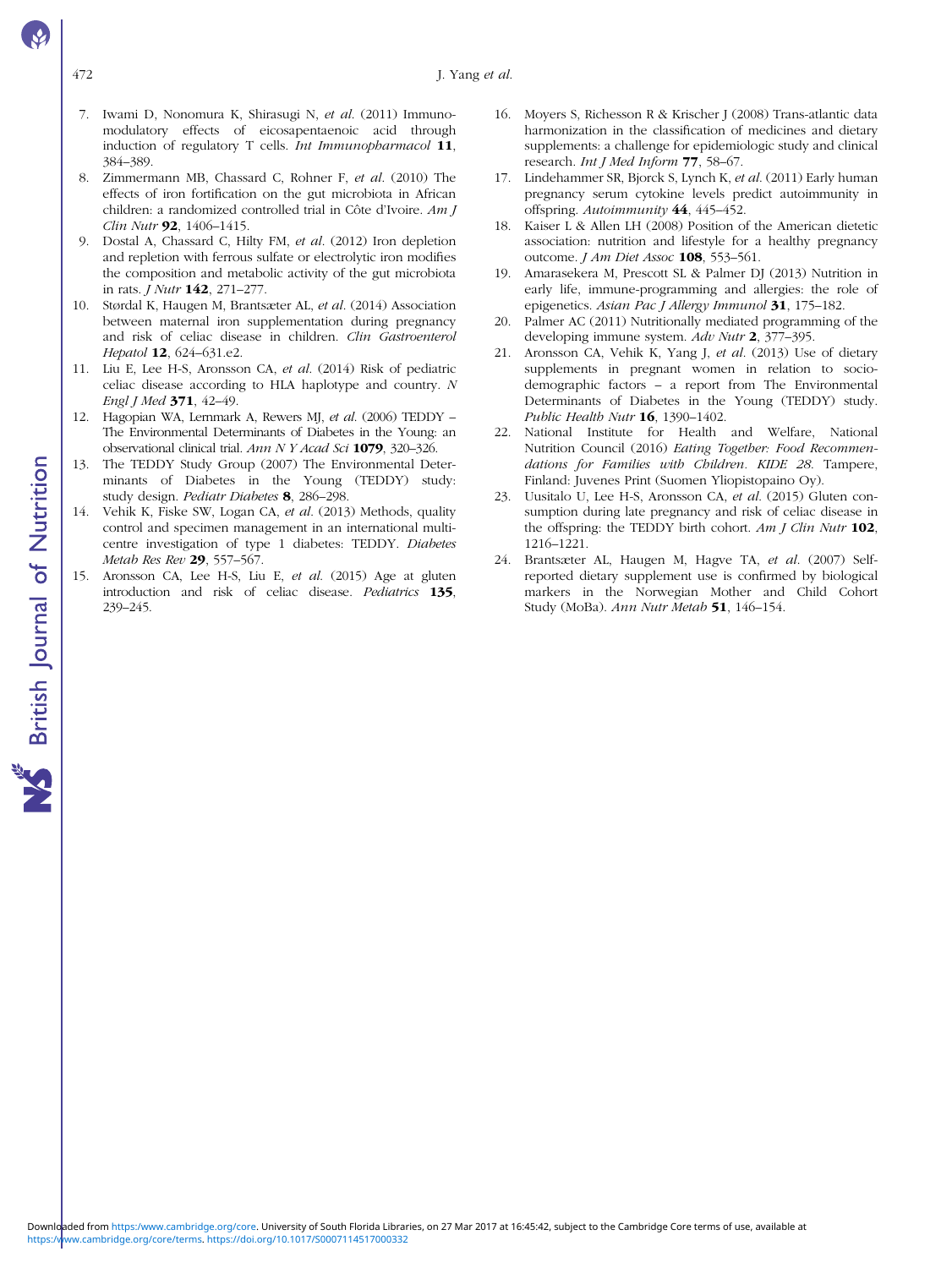## **Supplemental Table 1**

Eligible HLA genotypes in the TEDDY study.

| <b>LETTER</b> | <b>FULL GENOTYPE</b>                                  | <b>ABBREVIATED GENOTYPE</b> |
|---------------|-------------------------------------------------------|-----------------------------|
| $\mathbf{A}$  | DRB1*04-DQA1*03-DQB1*03:02/DRB1*03-DQA1*05-DQB1*02:01 | DR4-DQ8/DR3-DQ2             |
| B             | DRB1*04-DQA1*03-DQB1*03:02/DRB1*04-DQA1*03-DQB1*03:02 | DR4-DQ8/DR4-DQ8             |
| $\mathcal{C}$ | DRB1*04-DQA1*03-DQB1*03:02/DRB1*08-DQA1*04-DQB1*04:02 | DR4-DQ8/DR8-DQ4             |
| D             | DRB1*03-DQA1*05-DQB1*02:01/DRB1*03-DQA1*05-DQB1*02:01 | DR3-DQ2/DR3-DQ2             |
| E             | DRB1*04-DQA1*03-DQB1*03:02/DRB1*04-DQA1*03-DQB1*02:02 | DR4-DQ8/DR4*                |
| F             | DRB1*04-DQA1*03-DQB1*03:02/DRB1*01-DQA1*01-DQB1*05:01 | DR4-DQ8/1                   |
| G             | DRB1*04-DQA1*03-DQB1*03:02/DRB1*13-DQA1*01-DQB1*06:04 | DR4-DQ8/13                  |
|               | DRB1*04-DQA1*03-DQB1*03:02/DRB1*09-DQA1*03-DQB1*03:03 | DR4-DQ8/9                   |
|               | DRB1*03-DQA1*05-DQB1*02:01/DRB1*09-DQA1*03-DQB1*03:03 | DR3-DQ2/9                   |

*Note*: Genotypes A, B, C and D confer general population eligibility but exclude DRB1\*0403. Genotypes A through J confer eligibility to a first-degree relative with type 1 diabetes. Where DQB1\*03:02 is noted, either this allele or DQB1\*03:04 is allowed.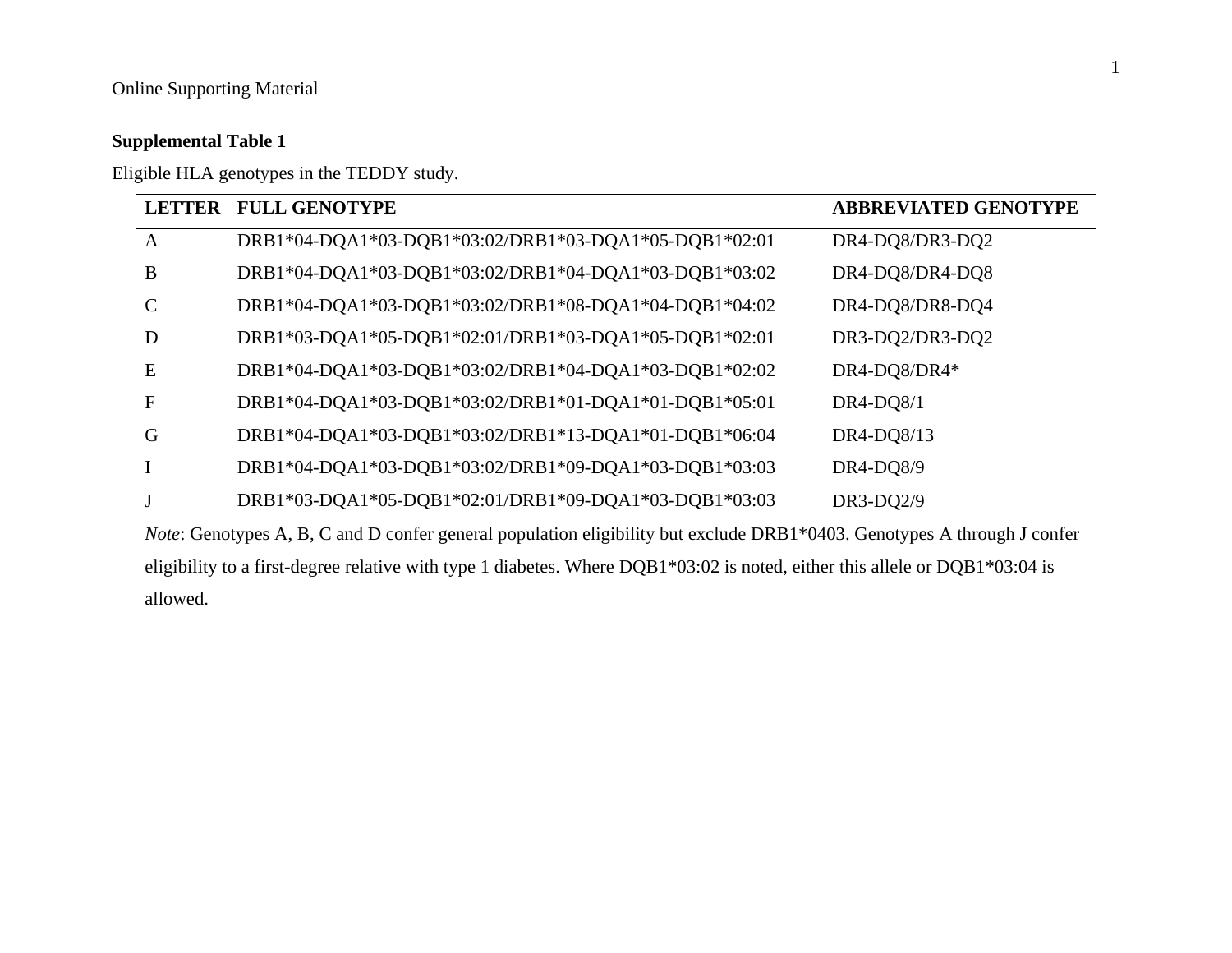## **Supplemental Table 2**

```
Subgroups of Dietary Supplements in the TEDDY Study
```
- a. Subgroups for single vitamin products:
	- Vitamin D
	- Vitamin C
	- Probiotic
	- Single Fatty Acid (e.g. DHA, EPA, GLA, DGLA, AA)
	- Calcium
	- Vitamin B6
	- Vitamin B12
	- Folic Acid
	- Vitamin A
	- Vitamin E
	- Iron
	- Niacin
	- Zinc
	- Magnesium
	- Potassium
	- Choline
	- Vitamin B1
	- Vitamin B2
	- Biotin
	- Pantothenic acid
	- Selenium
	- Chromium
	- Fluorine
	- Beta-carotene
	- Iodine
	- Copper
	- Antioxidants (non-vitamin/mineral) (e.g. lycopene, coenzyme Q10)
- b. Subgroups for multivitamins/minerals products: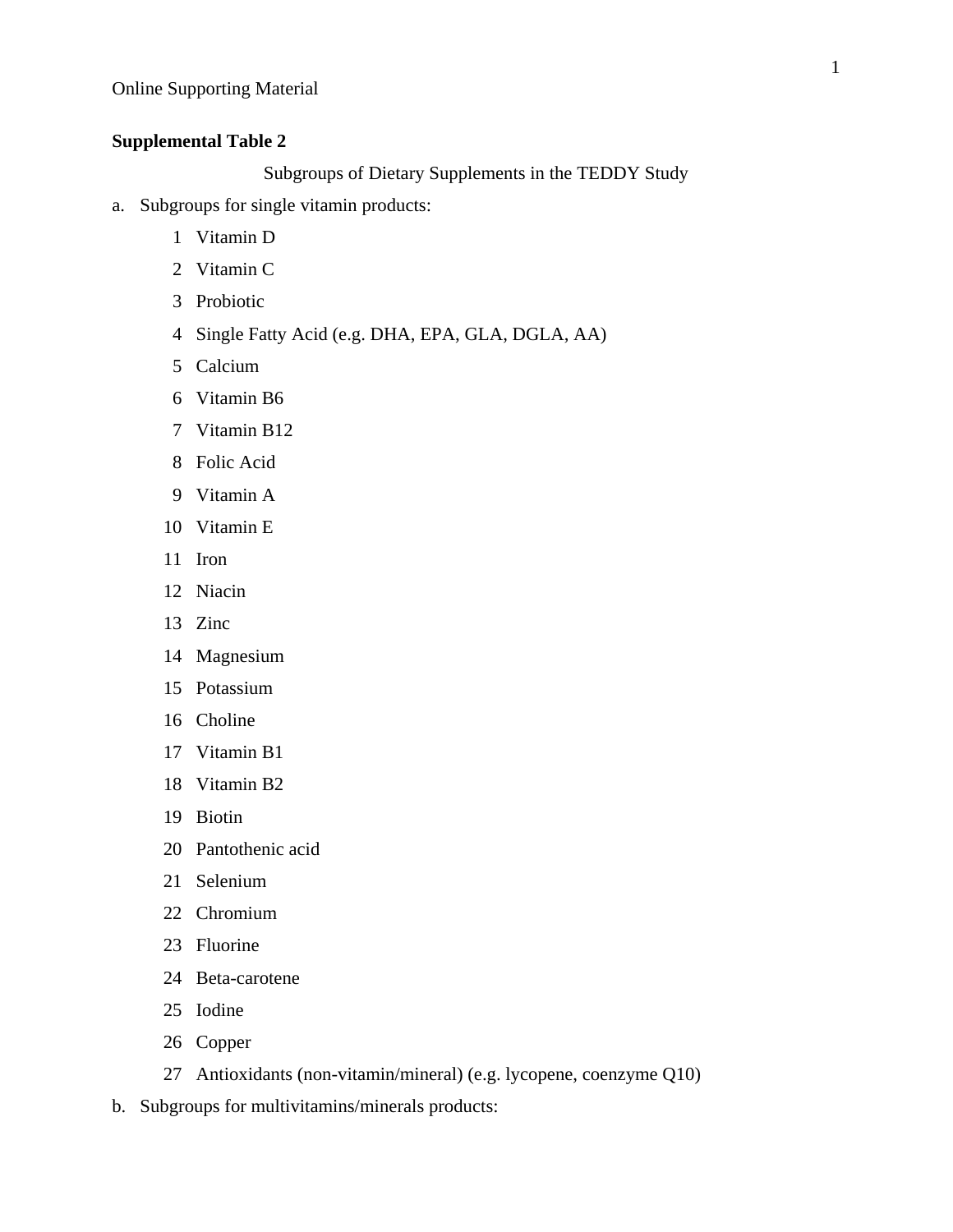- Multivitamins/minerals with probiotics (no vitamin D, no fish oil/fatty acids (FAs))
- Multivitamins/minerals containing vitamin D (no probiotics, no fish oil/FAs)
- Multivitamins/minerals (no vitamin D, no probiotics, no fish oil/FAs)
- Multivitamins/minerals with fish oil/FAs (no vitamin D, no probiotics)
- Multivitamins/minerals with fish oil/FAs containing vitamin D (no probiotics)
- Multivitamins/minerals with probiotics and fish oil/FAs and containing vitamin D
- Multivitamins/minerals with probiotics containing vitamin D (no fish oil/FAs)
- Multivitamins/minerals with probiotics and fish oil/FAs (no vitamin D)
- Antioxidants (products with several non-vitamin/mineral antioxidants, e.g. combination of lycopene, coenzyme Q10, etc.)
- Mixture of FAs without vitamin/mineral (no probiotics, no vitamin D)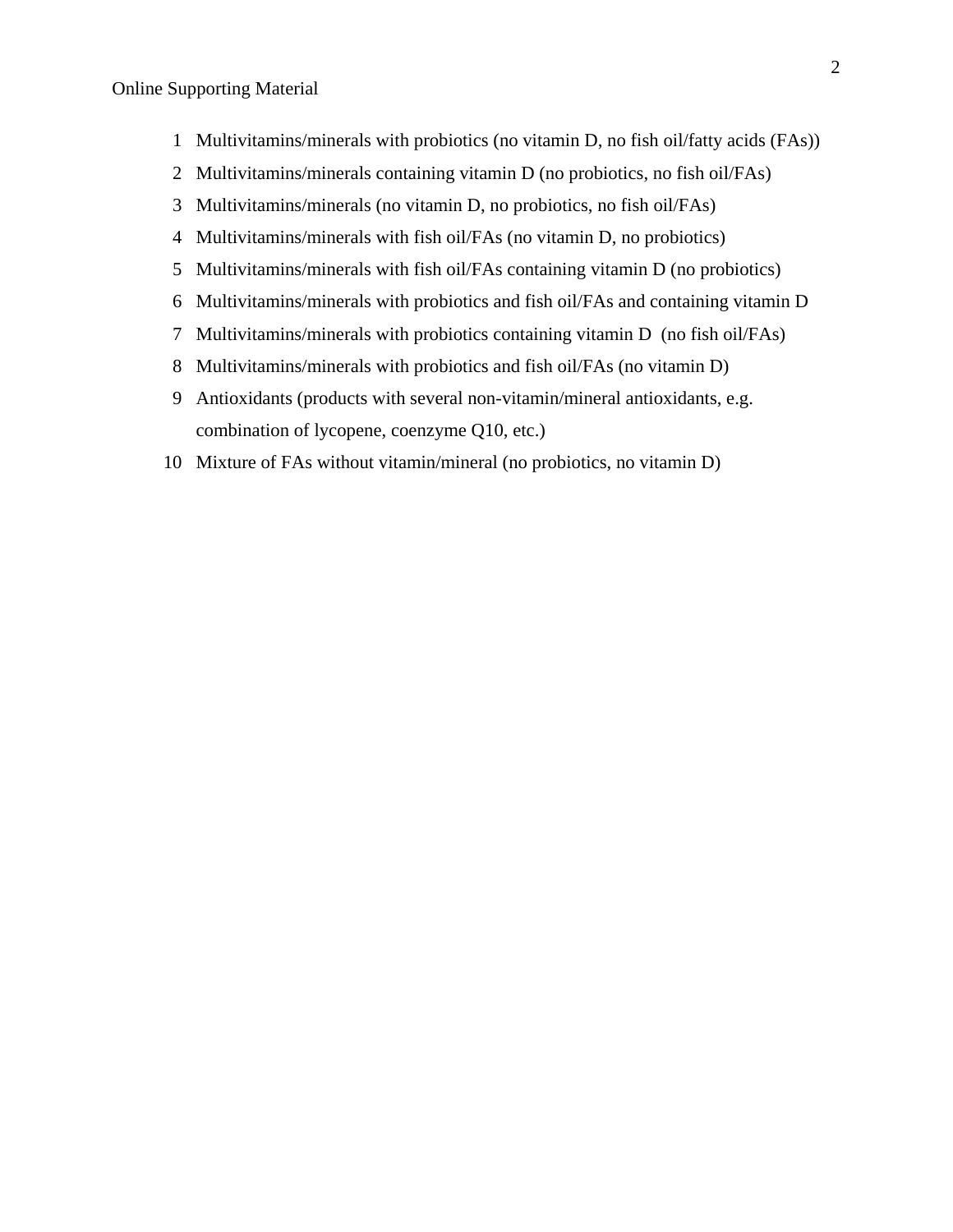## **Supplemental Table 3**

## **The TEDDY Study Group**

Colorado Clinical Center: Marian Rewers, M.D., Ph.D., PI<sup>1,4,5,6,10,11</sup>, Kimberly Bautista<sup>12</sup>, Judith Baxter<sup>9,10,12,15</sup>, Ruth Bedoy<sup>2</sup>, Daniel Felipe-Morales, Brigitte I. Frohnert, M.D.<sup>14</sup>, Patricia Gesualdo<sup>2,6,12,14,15</sup>, Michelle Hoffman<sup>12,13,14</sup>, Rachel Karban<sup>12</sup>, Edwin Liu, M.D.<sup>13</sup>, Jill Norris, Ph.D.<sup>2,3,12</sup>, Adela Samper-Imaz, Andrea Steck, M.D.<sup>3,14</sup>, Kathleen Waugh<sup>6,7,12,15</sup>, Hali Wright<sup>12</sup>. University of Colorado, Anschutz Medical Campus, Barbara Davis Center for Childhood Diabetes.

Georgia/Florida Clinical Center: Jin-Xiong She, Ph.D., PI<sup>1,3,4,11</sup>, Desmond Schatz, M.D.\*<sup>4,5,7,8</sup>, Diane Hopkins<sup>12</sup>, Leigh Steed<sup>12,13,14,15</sup>, Jamie Thomas<sup>\*6,12</sup>, Janey Adams<sup>\*12</sup>, Katherine Silvis<sup>2</sup>, Michael Haller, M.D.\*14, Melissa Gardiner, Richard McIndoe, Ph.D., Ashok Sharma, Joshua Williams, Gabriela Foghis, Stephen W. Anderson, M.D.^ , Richard Robinson. Center for Biotechnology and Genomic Medicine, Augusta University. \*University of Florida, ^ Pediatric Endocrine Associates, Atlanta.

Germany Clinical Center: Anette G. Ziegler, M.D., PI<sup>1,3,4,11</sup>, Andreas Beyerlein Ph.D.<sup>2</sup>, Ezio Bonifacio Ph.D.<sup>\*5</sup>, Michael Hummel, M.D.<sup>13</sup>, Sandra Hummel, Ph.D.<sup>2</sup>, Kristina Foterek<sup>¥2</sup>, Mathilde Kersting, Ph.D.<sup>¥2</sup>, Annette Knopff<sup>7</sup>, Sibylle Koletzko, M.D.<sup>¶13</sup>, Claudia Peplow<sup>12</sup>, Roswith Roth, Ph.D.<sup>9</sup>, Joanna Stock<sup>9,12</sup>, Elisabeth Strauss<sup>12</sup>, Katharina Warncke, M.D.<sup>14</sup>, Christiane Winkler, Ph.D.<sup>2,12,15</sup>. Forschergruppe Diabetes e.V. and Institute of Diabetes Research, Helmholtz Zentrum München, and Klinikum rechts der Isar, Technische Universität München. \*Center for Regenerative Therapies, TU Dresden, ¶ Dr. von Hauner Children´s Hospital, Department of Gastroenterology, Ludwig Maximillians University Munich, <sup>¥</sup>Research Institute for Child Nutrition, Dortmund.

Finland Clinical Center: Jorma Toppari, M.D., Ph.D., PI<sup>¥^1,4,11,14</sup>, Olli G. Simell, M.D., Ph.D.<sup>¥^1,4,11,13</sup>, Annika Adamsson, Ph.D.<sup>^12</sup>, Heikki Hyöty, M.D., Ph.D.<sup>\*±6</sup>, Jorma Ilonen, M.D., Ph.D.<sup>¥¶3</sup>, Sanna Jokipuu<sup>^</sup>, Tiina Kallio<sup>^</sup>, Miia Kähönen<sup>µ¤</sup>, Mikael Knip, M.D., Ph.D.<sup>\*±5</sup>, Annika Koivu<sup>¥^</sup>, Mirva Koreasalo<sup>\*±§2</sup>, Kalle Kurppa, M.D., Ph.D.<sup>\*±13</sup>, Maria Lönnrot, M.D., Ph.D.<sup>\*±6</sup>, Elina Mäntymäki<sup>¥^</sup>, Katja Multasuo<sup>µ¤</sup>, Juha Mykkänen, Ph.D.<sup>^¥ 3</sup>, Tiina Niininen<sup>±\*12</sup>, Mia Nyblom<sup>\*±</sup>, Petra Rajala<sup>^</sup>, Jenna Rautanen<sup>+§</sup>, Anne Riikonen<sup>\*±</sup>, Minna Romo<sup>¥^</sup>, Satu Simell, M.D., Ph.D.<sup>^±13</sup>, Tuula Simell, Ph.D., Ville Simell<sup>^¥13</sup>, Maija Sjöberg<sup>¥^12,14</sup>, Aino Stenius<sup>µ¤12</sup>, Maria Särmä<sup>^</sup>, Sini Vainionpää^, Eeva Varjonen<sup>¥^12</sup>, Riitta Veijola, M.D., Ph.D.<sup>µ¤14</sup>, Suvi M.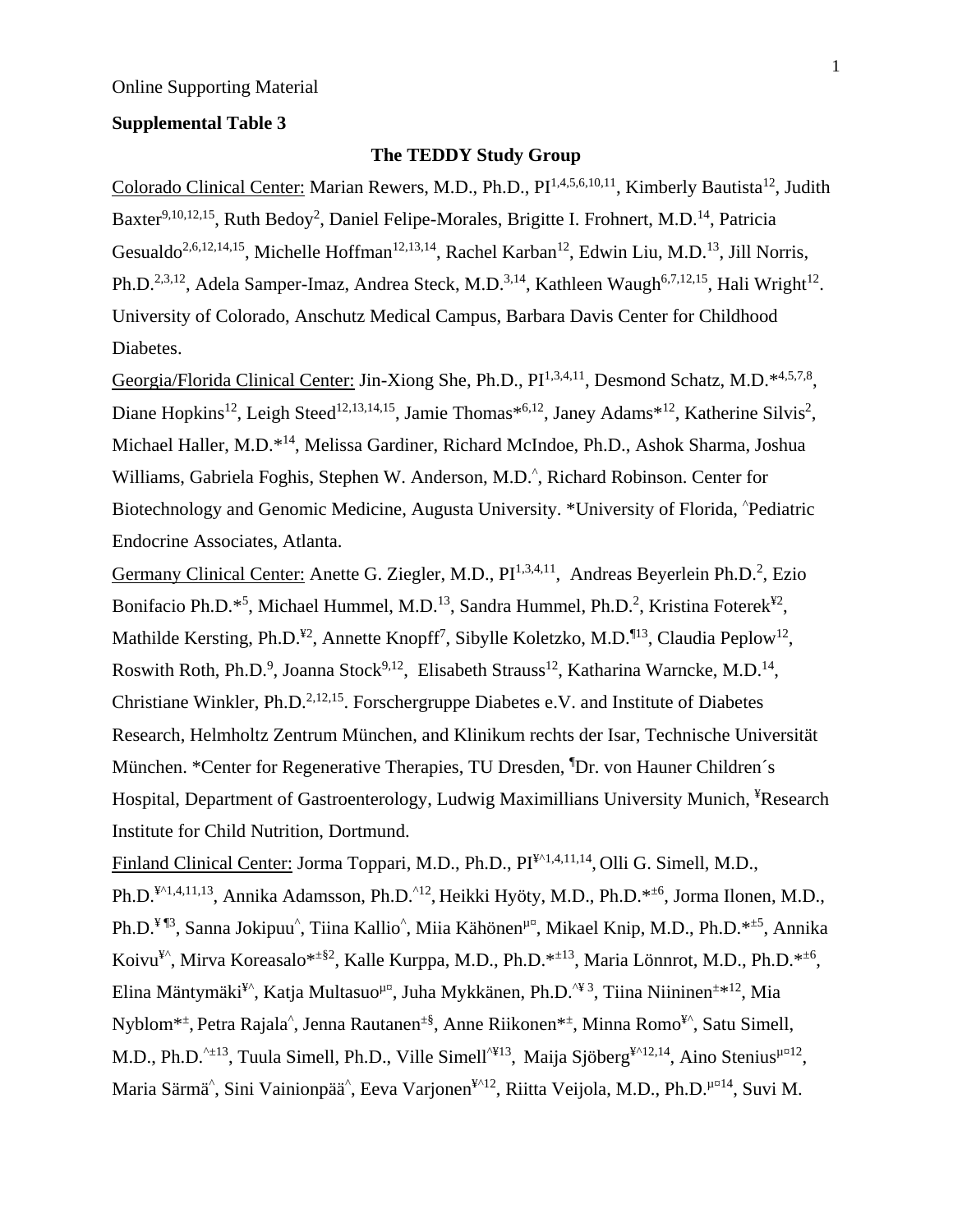Virtanen, M.D., Ph.D.<sup>\*\*§2</sup>, Mari Vähä-Mäkilä<sup>^</sup>, Mari Åkerlund<sup>\*\*§</sup>. <sup>¥</sup>University of Turku, \*University of Tampere, <sup>µ</sup>University of Oulu, <sup>^</sup>Turku University Hospital, Hospital District of Southwest Finland, <sup>±</sup>Tampere University Hospital, <sup>¤</sup>Oulu University Hospital, §National Institute for Health and Welfare, Finland, ¶ University of Kuopio.

Sweden Clinical Center: Åke Lernmark, Ph.D., PI<sup>1,3,4,5,6,8,10,11,15</sup>, Daniel Agardh, M.D., Ph.D.<sup>13</sup>, Carin Andrén Aronsson<sup>2,13</sup>, Maria Ask, Jenny Bremer, Ulla-Marie Carlsson, Corrado Cilio, Ph.D., M.D.<sup>5</sup>, Emelie Ericson-Hallström, Lina Fransson, Thomas Gard, Joanna Gerardsson, Rasmus Bennet, Monica Hansen, Gertie Hansson<sup>12</sup>, Cecilia Harmby, Susanne Hyberg, Fredrik Johansen, Berglind Jonasdottir M.D., Helena Elding Larsson M.D., Ph.D. 6,14, Sigrid Lenrick Forss, Markus Lundgren<sup>14</sup>, Maria Månsson-Martinez, Maria Markan, Jessica Melin<sup>12</sup>, Zeliha Mestan, Kobra Rahmati, Anita Ramelius, Anna Rosenquist, Falastin Salami, Sara Sibthorpe, Birgitta Sjöberg, Ulrica Swartling, Ph.D.9,12, Evelyn Tekum Amboh, Erika Trulsson, Carina Törn, Ph.D. <sup>3,15</sup>, Anne Wallin, Åsa Wimar<sup>12,14</sup>, Sofie Åberg. Lund University. Washington Clinical Center: William A. Hagopian, M.D., Ph.D., PI<sup>1,3,4, 5, 6,7,11,13, 14</sup>, Michael

Killian<sup>6,7,12,13</sup>, Claire Cowen Crouch<sup>12,14,15</sup>, Jennifer Skidmore<sup>2</sup>, Stephen Ayres, Kayleen Dunson, Rachel Hervey, Corbin Johnson, Rachel Lyons, Arlene Meyer, Denise Mulenga, Elizabeth Scott, Joshua Stabbert, Alexander Tarr, Morgan Uland, John Willis. Pacific Northwest Diabetes Research Institute.

Pennsylvania Satellite Center: Dorothy Becker, M.D., Margaret Franciscus, MaryEllen Dalmagro-Elias Smith<sup>2</sup>, Ashi Daftary, M.D., Mary Beth Klein, Chrystal Yates. Children's Hospital of Pittsburgh of UPMC.

Data Coordinating Center: Jeffrey P. Krischer, Ph.D., PI<sup>1,4,5,10,11</sup>, Michael Abbondondolo, Sarah Austin-Gonzalez, Maryouri Avendano, Sandra Baethke, Rasheedah Brown<sup>12,15</sup>, Brant Burkhardt, Ph.D.<sup>5,6</sup>, Martha Butterworth<sup>2</sup>, Joanna Clasen, David Cuthbertson, Christopher Eberhard, Steven Fiske<sup>9</sup>, Dena Garcia, Jennifer Garmeson, Veena Gowda, Kathleen Heyman, Francisco Perez Laras, Hye-Seung Lee, Ph.D.<sup>1,2,13,15</sup>, Shu Liu, Xiang Liu, Ph.D.<sup>2,3,9,14</sup>, Kristian Lynch, Ph.D. <sup>5,6,9,15</sup>, Jamie Malloy, Cristina McCarthy<sup>12,15</sup>, Steven Meulemans, Hemang Parikh, Ph.D.<sup>3</sup>, Chris Shaffer, Laura Smith, Ph.D.<sup>9,12</sup>, Susan Smith<sup>12,15</sup>, Noah Sulman, Ph.D., Roy Tamura, Ph.D.<sup>1,2,13</sup>, Ulla Uusitalo, Ph.D.2,15, Kendra Vehik, Ph.D.4,5,6,14,15, Ponni Vijayakandipan, Keith Wood, Jimin Yang, Ph.D., R.D.<sup>2,15</sup>. *Past staff: Lori Ballard, David Hadley, Ph.D., Wendy McLeod.* University of South Florida.